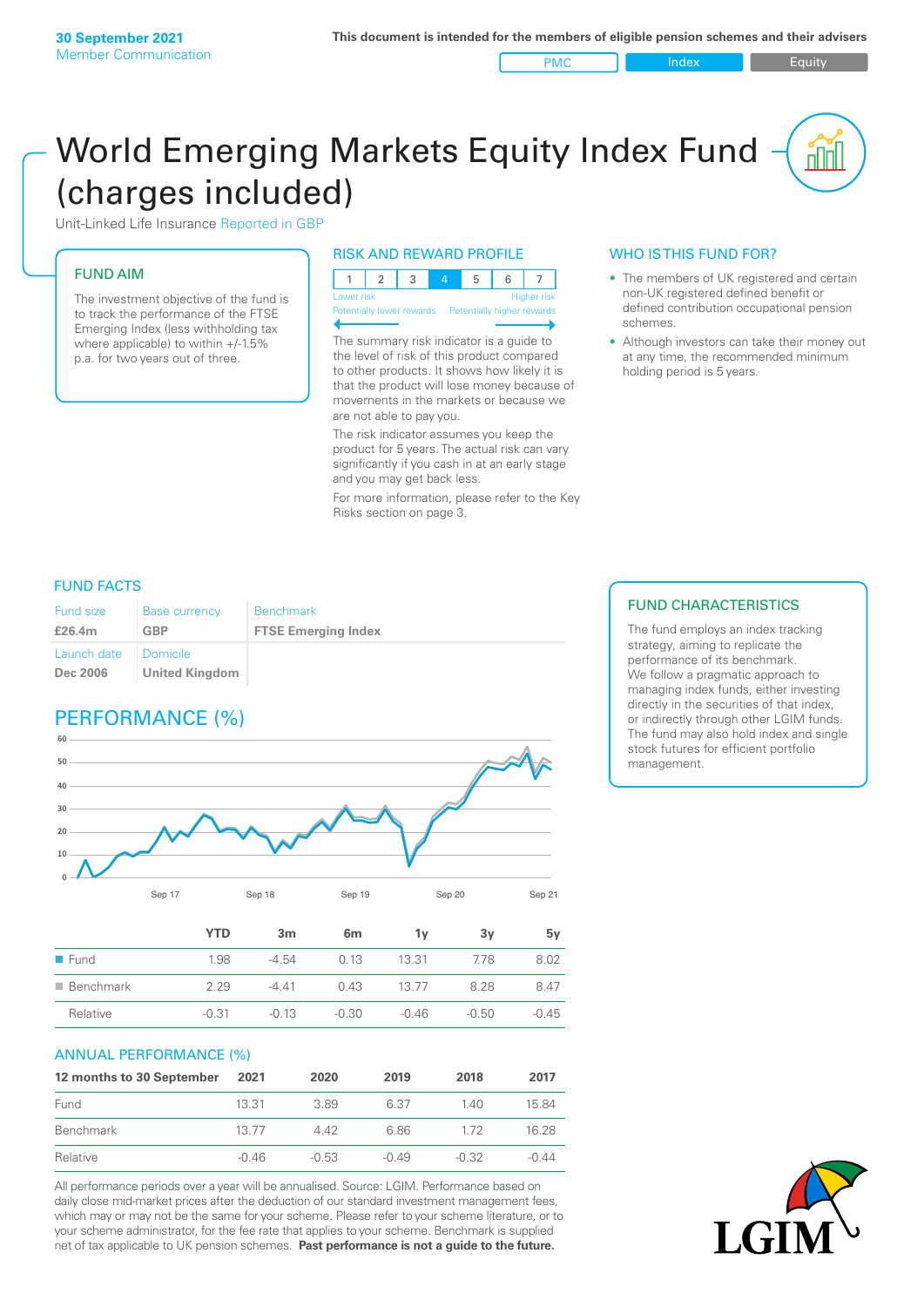Unit-Linked Life Insurance Reported in GBP

## PORTFOLIO BREAKDOWN

All data source LGIM unless otherwise stated. Totals may not sum due to rounding. In order to minimise transaction costs, the Fund will not always own all the assets that constitute the index and on occasion it will own assets that are not in the index. The number of fund holdings can differ from the index due to corporate events and proxy holdings.



## SECTOR (%)

| ■ Technology               | 241  |
|----------------------------|------|
| $\blacksquare$ Financials  | 20.9 |
| ■ Consumer Discretionary   | 13.7 |
| ■ Energy                   | 7.5  |
| ■ Basic Materials          | 7.2  |
| $\blacksquare$ Industrials | 6.6  |
| ■ Consumer Staples         | 6.1  |
| $\blacksquare$ Health Care | 4.5  |
| ■ Telecommunications       | 40   |
| $\Box$ Other               | 5.5  |
|                            |      |

## MARKET CAPITALISATION (%) TOP 10 HOLDINGS (%)

| ■ Large              | 87.2 |
|----------------------|------|
| $\blacksquare$ Mid   | 127  |
| $\blacksquare$ Small | 0.0  |

■ Top 10 holdings 22.8% ■ Rest of portfolio 77.2% No. of holdings in fund 1,943 No. of holdings in index 1,890

| 6.9            |
|----------------|
| 4.9            |
| 3.4            |
| 17             |
| 15             |
| 11             |
| 1 <sub>0</sub> |
| 0.9            |
| 0.8            |
| 0 8            |
|                |

## COUNTRY (%)

|   | China        | 37.3 |  |
|---|--------------|------|--|
|   | Taiwan       | 16.9 |  |
| Ō | India        | 15.2 |  |
|   | Brazil       | 5.7  |  |
|   | South Africa | 3.9  |  |
|   | Saudi Arabia | 3.7  |  |
|   | Russia       | 3.7  |  |
|   | Mexico       | 2.3  |  |
|   | Thailand     | 2.2  |  |
|   | Other        | 9.1  |  |
|   |              |      |  |



The Index Fund Management team comprises 25 fund managers, supported by two analysts. Management oversight is provided by the Global Head of Index Funds. The team has average industry experience of 15 years, of which seven years has been at LGIM, and is focused on achieving the equally important objectives of close tracking and maximising returns.